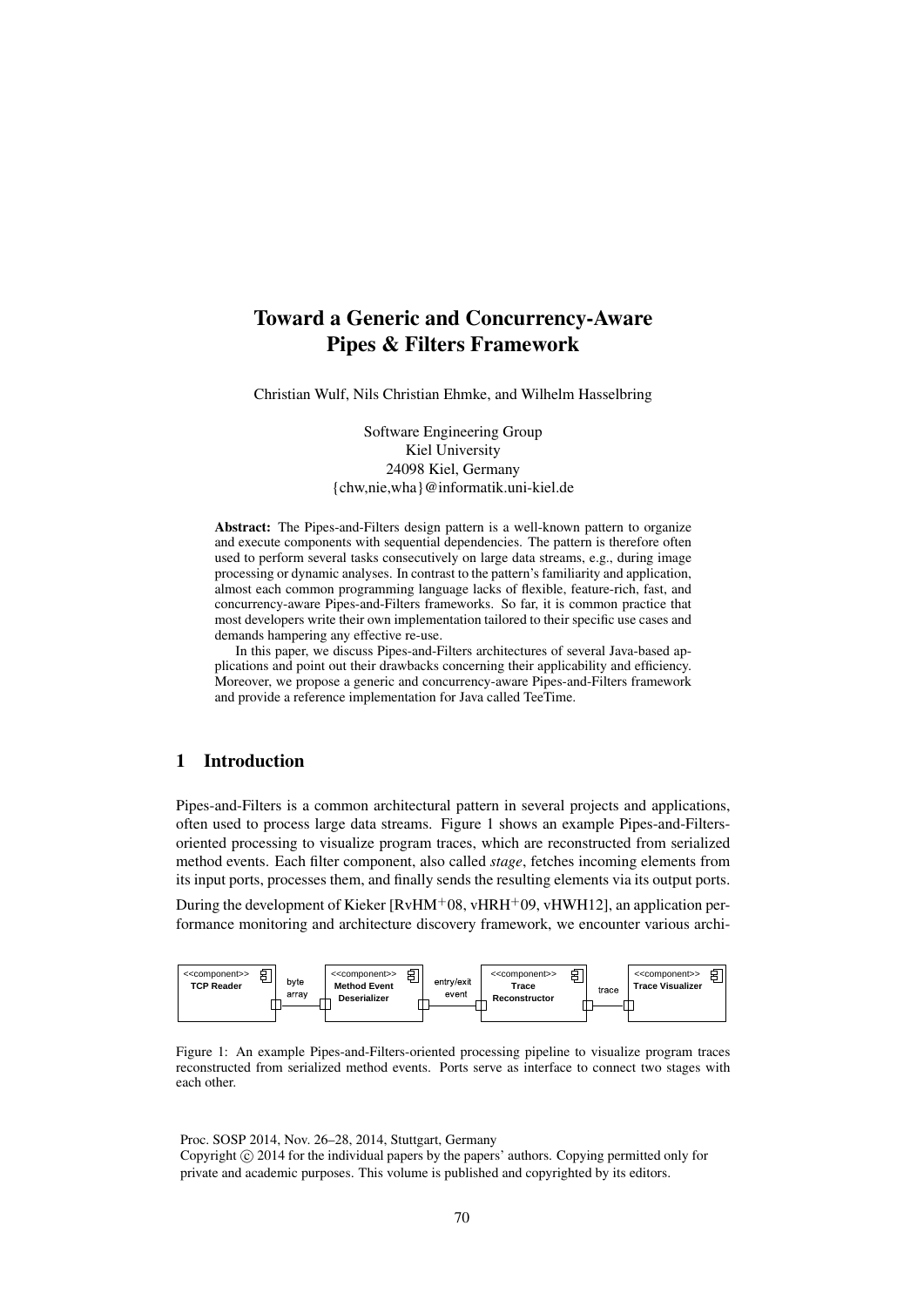tecture and performance issues with Kieker's Pipes-and-Filters-oriented analysis component. Feedback from users confirm these issues. Although suitable for most post-mortem analyses, the framework is not capable of processing the amount of data required for more complex analyses, such as live architecture reconstruction and performance anomaly detection. The underlying analysis implementation does not take advantage of multi processor systems and relies extensively on slow reflection calls and string comparison. Moreover, Kieker's analysis component does not support the composition of multiple stages.

There are only very few Pipes-and-Filters frameworks that are not tailored to a particular use case, but designed for arbitrary pipeline architectures. To the best of our knowledge, none of them are easy to use, extensible, efficient, and address both the usage and the abstraction of multi-core architectures in one single framework.

Hence, we decided to develop a generic and concurrency-aware Pipes-and-Filters framework using our experience and our requirements from Kieker. This includes a fast reference implementation called TeeTime, ports for stages, and a convenient application programming interface which abstracts from the management of concurrency.

Our framework is not limited to Kieker and thus can be used in other projects as well. Furthermore, it can be applied to various programming languages, although TeeTime is written in the Java programming language. A manual and the source code of TeeTime are publicly available at Sourceforge<sup>1</sup>.

Hence, our contributions are:

- An approach for a generic and concurrency-aware Pipes-and-Filters framework, and
- a reference implementation for the Java programming language.

The rest of this document is structured as followed. First, we present related work and existing frameworks in Section 2. In the subsequent two sections, we describe our approach focusing on its architecture in Section 3 and its concurrency handling in Section 4. Section 5 finally contains our conclusion and future work.

# 2 Related Work

Due to the fact that Pipes-and-Filters is a frequently used pattern, various generic solutions exist already. We present and discuss an excerpt of existing frameworks focusing on Javabased implementations. Furthermore, we list work regarding strategies for the concurrent execution of stages.

<sup>1</sup>https://sourceforge.net/projects/teetime/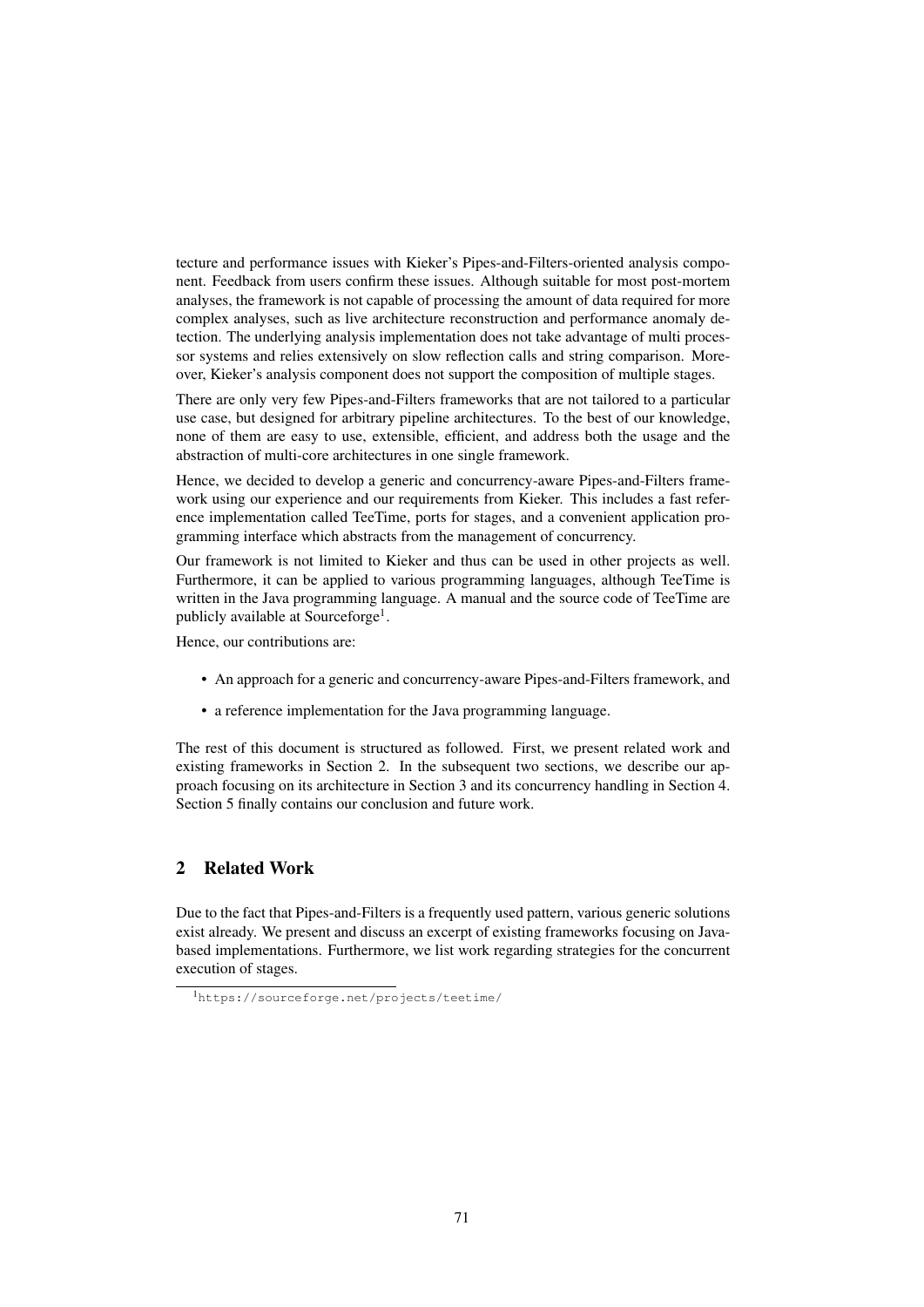#### 2.1 Current Java-based Pipes-and-Filters Frameworks

A generic Pipes-and-Filters framework is Apache Commons Pipeline<sup>2</sup>. This framework can take advantage of additional threads, but assumes that the stages are implemented in a thread-safe manner. Furthermore, the project has no released version and is not developed any further since 2009.

Apache Camel<sup>3</sup> is a Java framework to configure routing and mediation rules using the enterprise integration patterns. It can also be used to assemble Pipes-and-Filters oriented systems. However, in contrast to TeeTime, it does neither support typed ports nor the concurrent execution of multiple stages. The official recommendation to handle concurrency is, among others, the usage of a database as synchronization point<sup>4</sup>.

Ptolemy II [BL10] is a Java framework that supports experimenting with the actor-oriented design. Although it can be used to assemble networks in a Pipes-and-Filters oriented style, it requires additional knowledge to configure and execute a pipeline configuration that goes beyond the Pipes-and-Filters pattern. Furthermore, its use of a scheduler and coarse-grained synchronization mechanisms results in an additional run-time overhead.

The Kieker Monitoring and Dynamic Analysis Framework<sup>5</sup> provides a Pipes-and-Filters-API to create analysis networks. Due to its drawbacks mentioned in Section 1, we will replace it by TeeTime's API.

ExplorViz [FWBH13] is a tool that enables live trace visualization for system and program comprehension in large software landscapes. It comprises a Pipes-and-Filters-based component that is tailored to the processing of program traces. Hence, it is not suited as a generic Pipes-and-Filters framework.

 $XML$  Calabash<sup>6</sup> is an implementation of the XML pipeline language XProc.<sup>7</sup> This language can be used to describe pipelines consisting of atomic or compounded operations on XML documents.

Pipes<sup>8</sup> is a Java-based framework using process graphs. So called pipes represent the atomic computing steps and form, once connected, the processing graph. As the pipes implements interfaces with generics, they are type-safe, but have to be arranged in sequential order.

Java 8 introduced a new streams API that allows to successively apply multiple functions on a stream of elements. Besides the lack of reading from and writing to more than one stream at once, its support for executing stages in parallel is limited to particular use cases.

Akka<sup>9</sup> is a framework for both Scala and Java following the actor model [HBS73]. It focuses on scalability (regarding concurrency and remoting) and fault tolerance. Although

<sup>2</sup>http://commons.apache.org/sandbox/commons-pipeline/

<sup>3</sup>https://camel.apache.org/

<sup>4</sup> see http://camel.apache.org/parallel-processing-and-ordering.html

<sup>5</sup>http://kieker-monitoring.net/

<sup>6</sup>http://xmlcalabash.com/

<sup>7</sup>http://www.w3.org/TR/xproc/

<sup>8</sup>https://github.com/tinkerpop/pipes/wiki

<sup>9</sup>http://doc.akka.io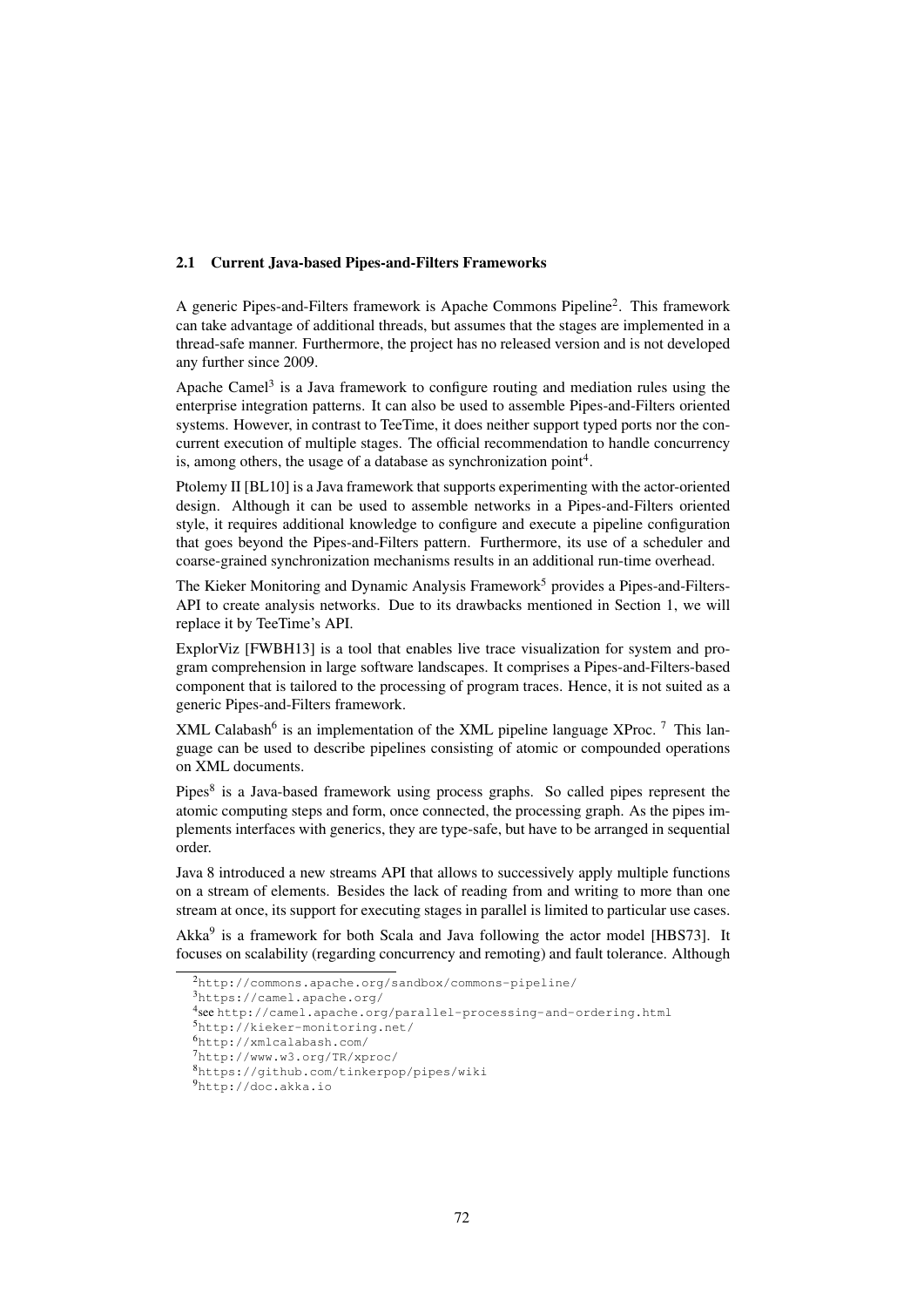it is possible to map Akka's actor-based API to a Pipes-and-Filters-based one, Akka is not optimized for the execution of pipeline architectures.

#### 2.2 Concurrent Execution of Stages

There are at least two common strategies to execute a pipeline configuration concurrently  $[SLY^+11, SOKP10]$ .

The first strategy (S1) distributes the given threads over a distinct subset of the declared stages, e.g., each thread executes a single stage. Depending on whether two connected stages are executed by the same thread or by different threads, the corresponding pipe is synchronized or unsynchronized, respectively. Stages are typically not synchronized as each of them is executed by only a single thread.

The major challenge of this strategy lies in finding the optimal assignment of threads to stages. While static assignment approaches are usually more efficient for stable and predictable pipeline configurations, dynamic assignment approaches can additionally handle imbalanced stages.

The second strategy (S2) assigns a copy of the whole pipeline structure to each thread. Each thread maintains a sorted list of all available pipes. Moreover, each thread uses a scheduler that iteratively takes one of the last stages of the pipeline whose input pipes are non-empty. This strategy does not require pipes to be synchronized, but rather stateful stages since the copies of a stage usually share one single state.

Some approaches  $[SLY^+11, NATCO9]$  use work-stealing pipes to balance the workload across all available threads. Such pipes then require single-producer-multiple-consumers data structures that cause additional run-time overhead due to further synchronization and management effort.

# 3 Toward the TeeTime Framework

Our framework targets software engineers that need to process data in a stream-oriented, throughput-optimized, and type-safe fashion. Although our reference implementation is written in Java, our framework's software architecture can be easily adapted to other object-oriented programming languages that are aware of threads and type parameters, e.g., C#.

We base our framework on the Tee-and-Join-Pipeline design pattern  $[BMR+96]$ , a generalized version of the Pipes-and-Filters design pattern. It allows a stage to be connected by more than one input and output pipe. For this reason, we call our reference implementation TeeTime.

After giving an overview of our framework's architecture, we describe the most important features in more detail.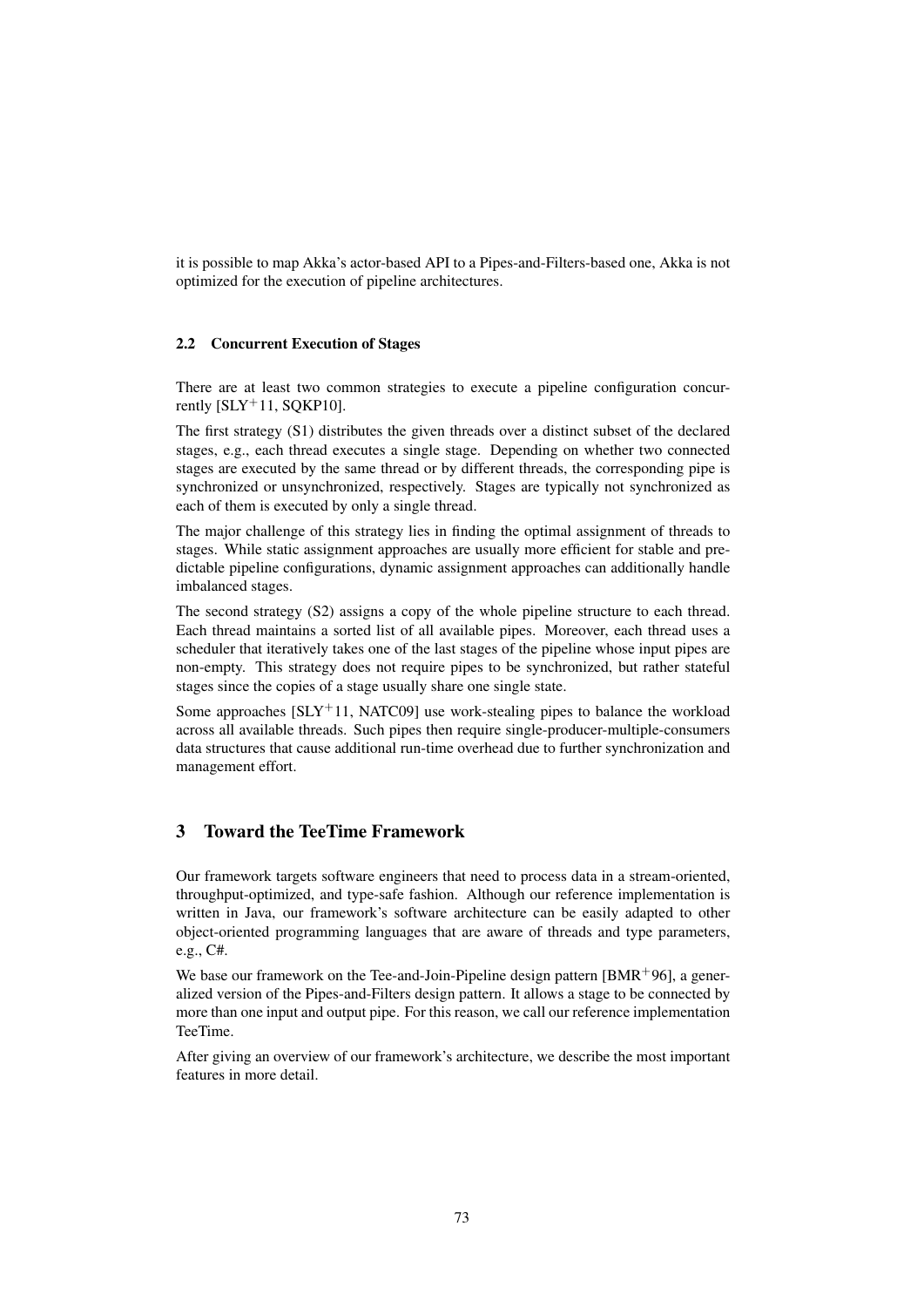

Figure 2: Overview of the basic entities in our Pipes-and-Filters framework architecture

#### 3.1 Overview of the Software Architecture

The core of our framework consists of four basic entities: Stages, Ports, Pipes, and AnalysisConfigurations.

A stage represents a processing unit within a pipeline that takes elements from its *input ports*, uses them to compute a result, and puts this result to its *output ports*. Therefore, the concept of ports allows a stage to communicate with multiple predecessors and successors. Additionally, a stage is assigned a unique identifier and a logger to ease in debugging.

A pipe connects an output port of one stage with an input port of another stage by means of a queue. However, a pipe can also be used to realize self-loops by connecting an output port with an input port of the same stage.

An analysis configuration represents a concrete pipeline setup. It defines the stages that should be used and connects their ports with each other.

In Figure 2 we show an overview of the basic entities in our Pipes-and-Filters framework architecture.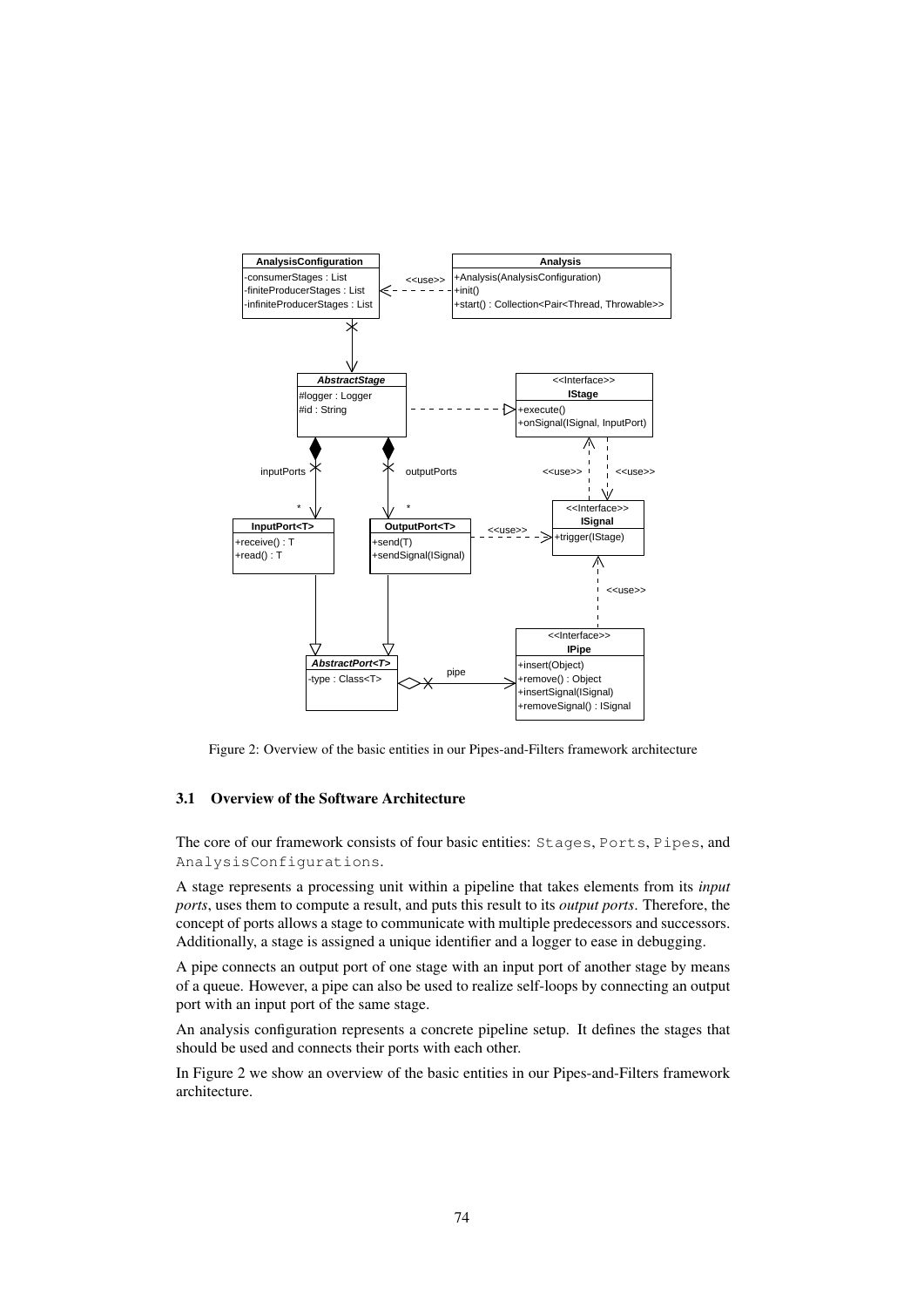#### 3.2 Stage Scheduling

Our framework does not make use of an explicit stage scheduler to decide what stage should be executed next. Instead the pipes between the stages undertake this task.

Each time a stage sends an element to one of its output port, the corresponding connected pipe stores the element in its internal queue. Depending on the pipe's implementation, it then either triggers the execution of the receiver stage or it immediately returns to the sender stage.

The former implementation is used to realize intra-thread communication, i.e., to connect two stages that are executed by the same thread. It ensures progress and reduces the memory usage since passing an element through the whole pipeline has the highest priority. This strategy is also known as the *backpressure* technique.

The latter implementation is used to realize inter-thread communication, i.e., to connect two stages that are executed by two different threads. It causes only a minimal delay in the execution of the sending stage.

In this way, we gain the highest possible throughput with respect to the framework's flexible architecture. For example, we require a throughput of ten thousands to millions of elements per second when analyzing monitoring logs with Kieker. In such situations, an explicit scheduler causes too much run-time overhead because it needs to switch too often between all stages.

The avoidance of a dedicated scheduler additionally reduces the overall complexity of the framework itself and allows the (JIT-)compiler to perform further optimizations, e.g., utilizing cache locality due to back-pressuring  $[SLY^+11]$ .

#### 3.3 Type-safe Connection of Stages

We extend our framework with typed ports to provide a fully type-safe environment. Therefore, it is impossible to connect two incompatible ports which dramatically reduces the need for debugging.

The framework checks for type safety at compile-time and at run-time. The former is realized by specifying a type parameter for each port. In this way, the compiler is able to verify that a pipe connects two ports of the same type.

The latter is realized by checking whether each two ports have the same type attribute (cp. Figure 2) just before a pipeline is being executed. It is not possible to check the type parameter at run-time because some object-oriented programming languages, such as Java, perform type-erasure on the type parameters.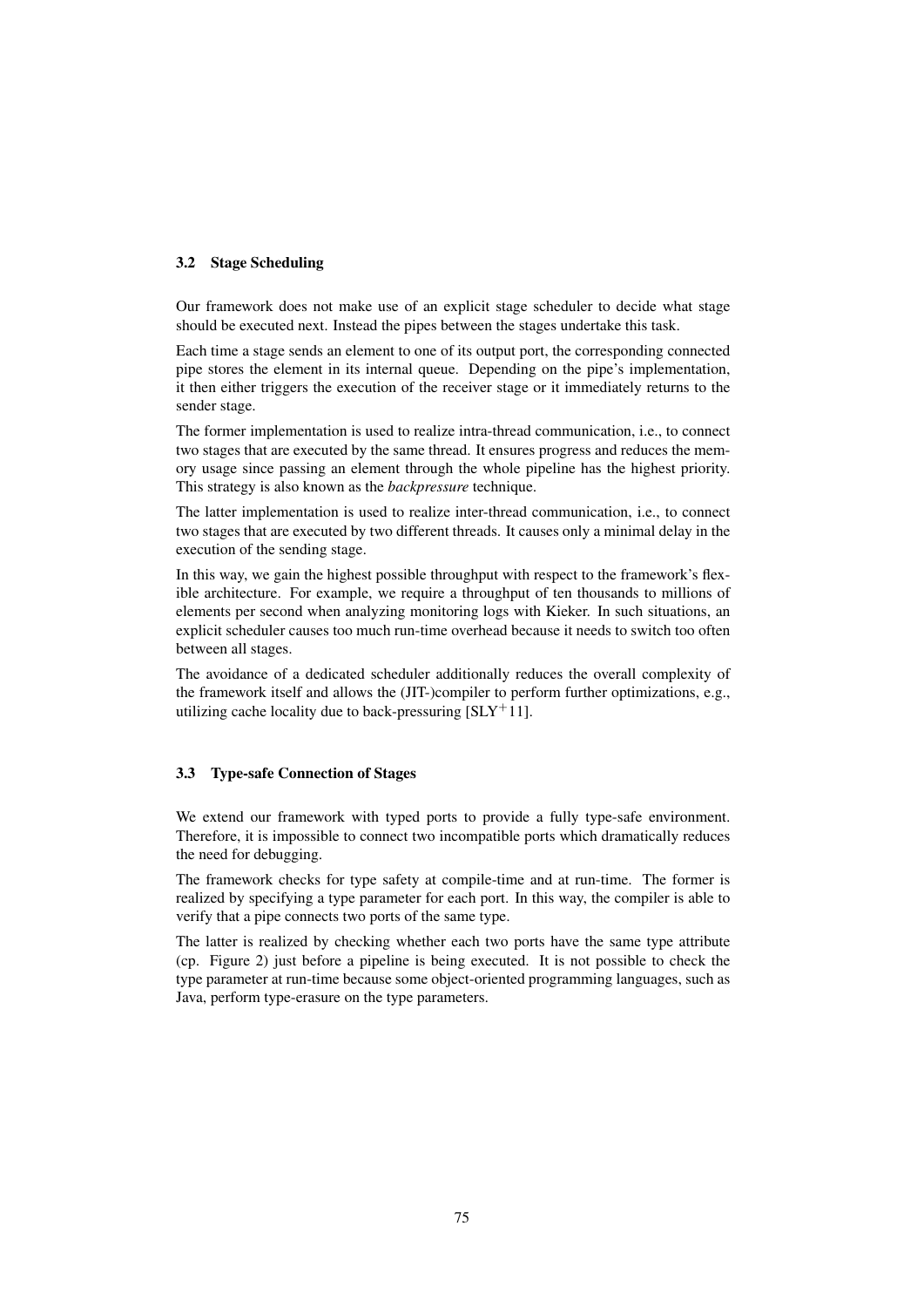## 3.4 Reacting to Signals

We further extend our framework by a generic signal concept. A signal represents an event that is triggered within one stage and passed to all other stages with respect to the given pipeline architecture.

Similar to transmitting an element, a signal is sent from an output port to an input port using a pipe. For this purpose, both the intra-thread and the inter-thread pipe implementation already mentioned above have another internal queue that is used for signals only.

For example, a StartingSignal is triggered and processed by the first stage when the execution of a pipeline begins. Afterwards the signal is passed to all successor stages of the first stage where the same procedure is repeated until the last stage has processed the signal.

Besides the StartingSignal, our framework implementation currently provides a ValidatingSignal that occurs when the connections of a stage are being validated and a TerminatingSignal that occurs when the execution of a pipeline is being terminated.

Moreover, our framework allows to add further signal types. A new signal type must conform to the ISignal interface and needs to be triggered once. The correct signal passing is then handled by our framework automatically.

## 3.5 Composition of Stages

Stage composition is a key concept that allows to build on top of already available stages. It effectively hides complexity and also improves the usability. For this reason, our framework offers direct support for composing stages.

## 3.6 Basic Stages

While developing and using Kieker  $[RvHM+08, vHRH+09, vHWH12]$ , we have identified various atomic stages that are often used either directly or indirectly to build more complex, high-level stages. Below, we describe some of the most important ones in more detail.

Distributor The distributor is characterized by one input port and a customizable number of output ports. It takes an element from its input port and distributes it to its output ports. The distributor uses the DistributionStrategy interface to decide how the input element should be distributed among the output ports. We currently provide implementations that forwards the input element either to one output port according to the round-robin style, or to each output port. Instead of simply forwarding the element, a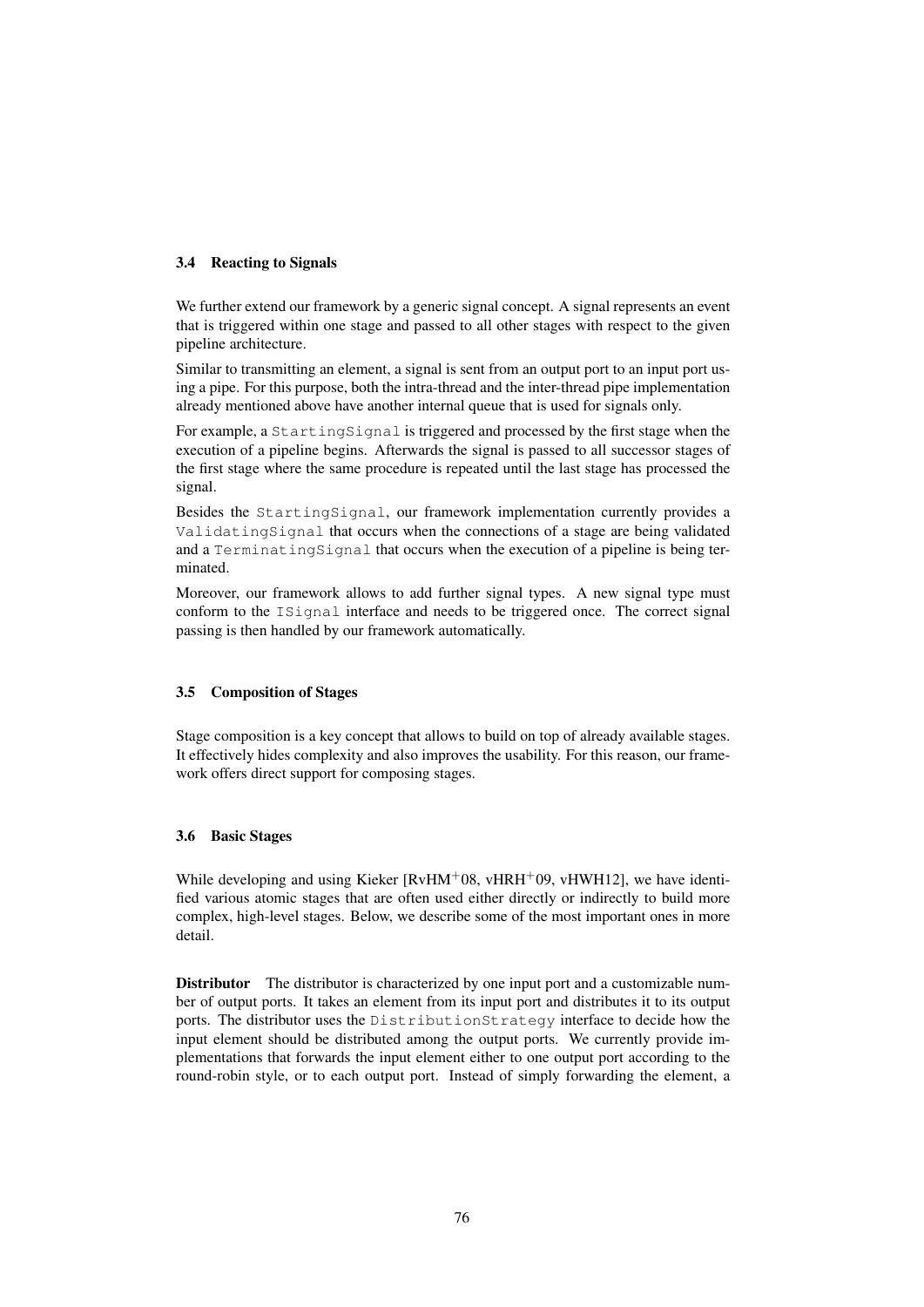solution would be conceivable where the distributor delivers a deep clone of the input element.

Merger The merger is characterized by a customizable number of input ports and a single output port. It takes elements from a subset of its input ports and merges them to its output port. Similar to the distributor, the merge step is done according to a particular implementation of the MergeStrategy interface. We currently provide a round-robin implementation that forwards the element of the next non-empty input port to the output port.

File system stages The directory reader outputs all available files within a given directory. The text line file reader reads in a text file from its input port and successively sends each text line via its output port. The file writer takes a byte array from its input port and writes it to a pre-configured file.

Generic stages Besides the stages mentioned above, there are also generic stages that process elements independent of the elements' types. The repeater stage takes one element from its input port and outputs a multiple of it to its output port. The delay stage delays the passing of an element to its successor stage by a customizable amount of time. The throughput stage counts the number of passing elements and outputs the corresponding throughput if it is triggered by another stage to do so. The InstanceOfFilter stage checks whether an incoming element matches a configurable particular type and passes it to one of its two output ports representing a valid or invalid match.

Further stages We continuously extend the set of provided stages. Besides the basic ones mentioned above, we currently offer stages that, e.g., count the words contained in a string, encrypts and decrypts a byte array, and outputs the current time in a configurable regular interval.

We also provide stages that interact with I/O devices, such as the file system and the network (via TCP, JMX, JMS, and JDBC). In this way, it is also possible to build a pipeline distributed over several computing nodes.

#### 3.7 Example stage

We now consider the TeeTime implementation of the directory reader described above (see Listing 1) to show (1) that the API only requires few additional knowledge beyond the Pipes-and-Filters pattern itself and (2) that it is able to abstract from any concurrent data structure or directive.

The stage extends the ConsumerStage that, among others, provides methods for the declaration of ports (see line 3) and encapsulates the handling of the first input port by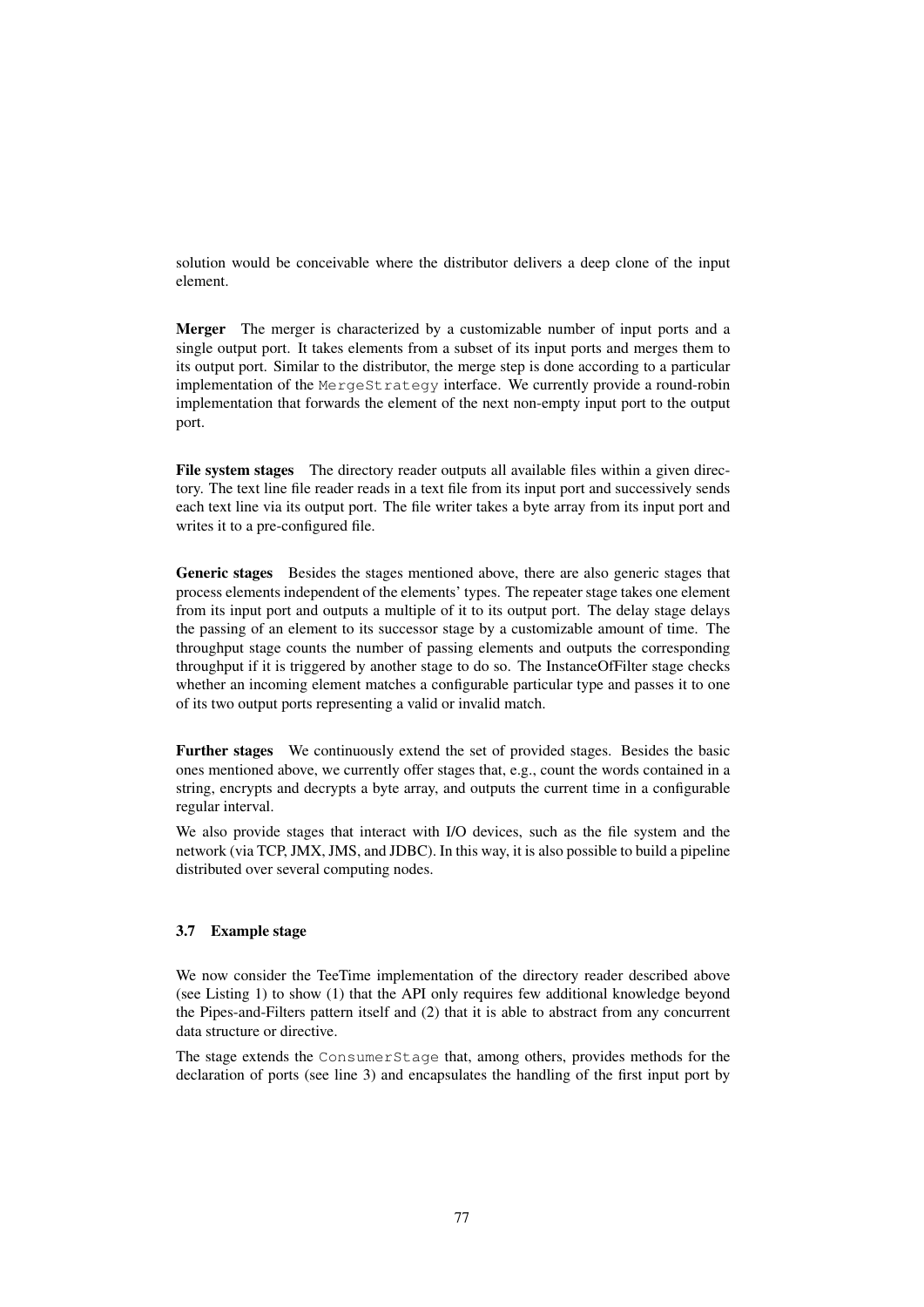means of the parametrized execute method (see line 11). If a stage requires more than one input port, it simply declares it and checks the ports on available input.

Line 5 and 6 contain the declarations of a file filter and a file comparator, respectively. Both are used in the execute method to list only relevant files (see line 12) in the desired order (see line 20). Finally, the read files are successively send via the declared output port (see lines 23-25).

Hence, the source code only contains those statements that are necessary to declare a directory reader. In particular, it does not make use of any concurrent data structure, e.g., a concurrent blocking queue, and any concurrent directive, such as volatile or synchronized to interact with its predecessor or successor stage.

Listing 1: The TeeTime implementation of the directory reader

```
1 public class Directory2FilesFilter extends ConsumerStage<File>{
 \frac{2}{3}private final OutputPort < File > outputPort = this createOutputPort ();
 4
 5 private FileFilter filter;<br>6 private Comparator<File> f
         \frac{1}{\text{private}} Comparator < File > file Comparator;
 7
 8 // omitted costructors
\frac{9}{10}@Override
11 protected void execute (final File input Dir) {
12 final File [] input Files = input Dir. list Files (this filter);
13
14 if (input Files = null) {<br>15 this.logger.error("Dire
              this.logger.error("Directory." + inputDir + "'.does.not.exist.or.
                   an_{u}I/O_{u} e r r o r u o c cured . " );
16 return;
17 }
\frac{18}{19}if (this. file Comparison != null)20 \begin{array}{c|c} \text{Arrays } . \text{ sort (inputFiles } , \text{ this } . \text{ file Comparison)} ; \end{array}21 }
22
23 for (final File file : input Files) {<br>
this send (this output Port, file);
              this send (this output Port, file);
25 }
26 }
\frac{27}{28}1/ omitted getter and setter
rac{29}{30}public OutputPort < File > getOutputPort () {
31 return outputPort;
32 }
33\n34\left\{ \right\}
```
 $\overline{\phantom{a}}$   $\overline{\phantom{a}}$   $\overline{\phantom{a}}$   $\overline{\phantom{a}}$   $\overline{\phantom{a}}$   $\overline{\phantom{a}}$   $\overline{\phantom{a}}$   $\overline{\phantom{a}}$   $\overline{\phantom{a}}$   $\overline{\phantom{a}}$   $\overline{\phantom{a}}$   $\overline{\phantom{a}}$   $\overline{\phantom{a}}$   $\overline{\phantom{a}}$   $\overline{\phantom{a}}$   $\overline{\phantom{a}}$   $\overline{\phantom{a}}$   $\overline{\phantom{a}}$   $\overline{\$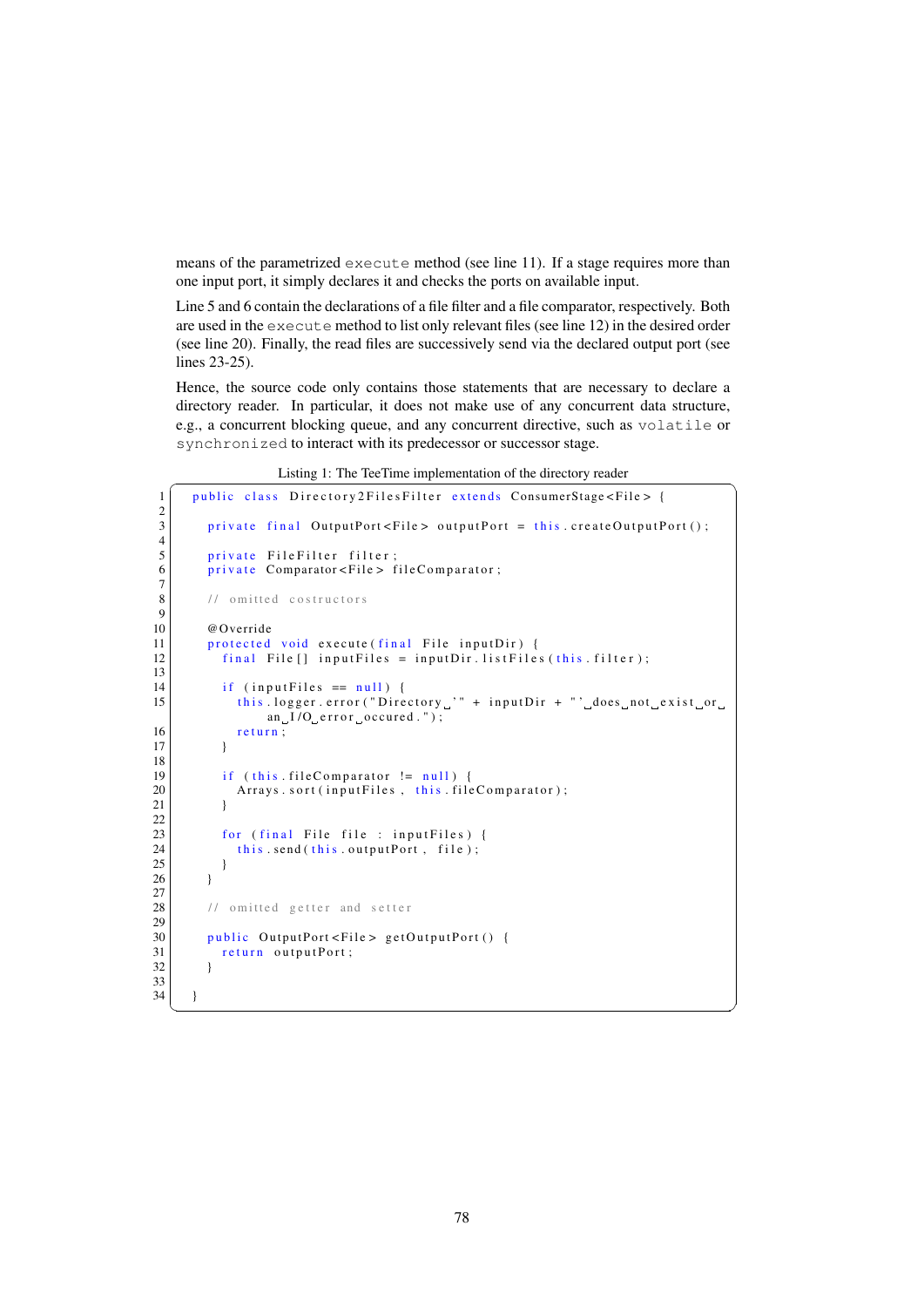# 4 Concurrency Handling

To the best of our knowledge there is no similar Pipes-and-Filters framework that manages and handles a concurrent execution in such a transparent and efficient way. In the following, we describe how our approach concurrently executes the stages, how it handles synchronization issues, and how it does everything in a highly efficient and automatic way.

#### 4.1 Concurrent Execution of Stages

Since there are several different use cases for using a Pipes-and-Filters-oriented architecture, we do not commit ourselves to one of the two strategies mentioned in Section 2. Instead, we recommend a hybrid approach that makes use of both approaches.

Consider the sample pipeline consisting of a producer and a consumer whereby elements are produced faster than consumed. In this scenario, duplicating and executing the producer in more than one thread does not increase the throughput since the consumer is the bottleneck. Furthermore, if the producer reads from an I/O device, instantiating more than one producer is often not advisable since most I/O devices can be accessed only in a sequential way excluding any concurrent access. However, duplicating and executing the consumer stage increases the performance provided the internal state can be shared efficiently. Hence, a combination of S1 and S2 can perform better than each of the strategies in isolation.

#### 4.2 Automatic Thread Instantiation and Management

To enable concurrent execution of stages, a number of threads and a suitable management handling their life-cycle is required. Instead of manually instantiating and managing these threads for each individual pipeline, we propose a more abstract concept that encapsulates such technical issues by our framework.

For this purpose, each stage is declared either as consumer or producer where a producer is further divided into finite or infinite.

A consumer changes its internal state and/or produces one or more output elements if and only if it receives one or more input elements. Thus, a consumer stage provides at least one input port. It terminates when it receives a termination signal.

A producer changes its internal state and/or produces one or more output elements according to its semantics. It provides no input ports and is responsible for its termination.

A producer is finite if it terminates itself after a finite number of executions. A producer is infinite if it does not terminate autonomously. In this case, the framework terminates the producer stage after all finite producers are terminated.

Based on this categorization, the framework is able to determine the amount of threads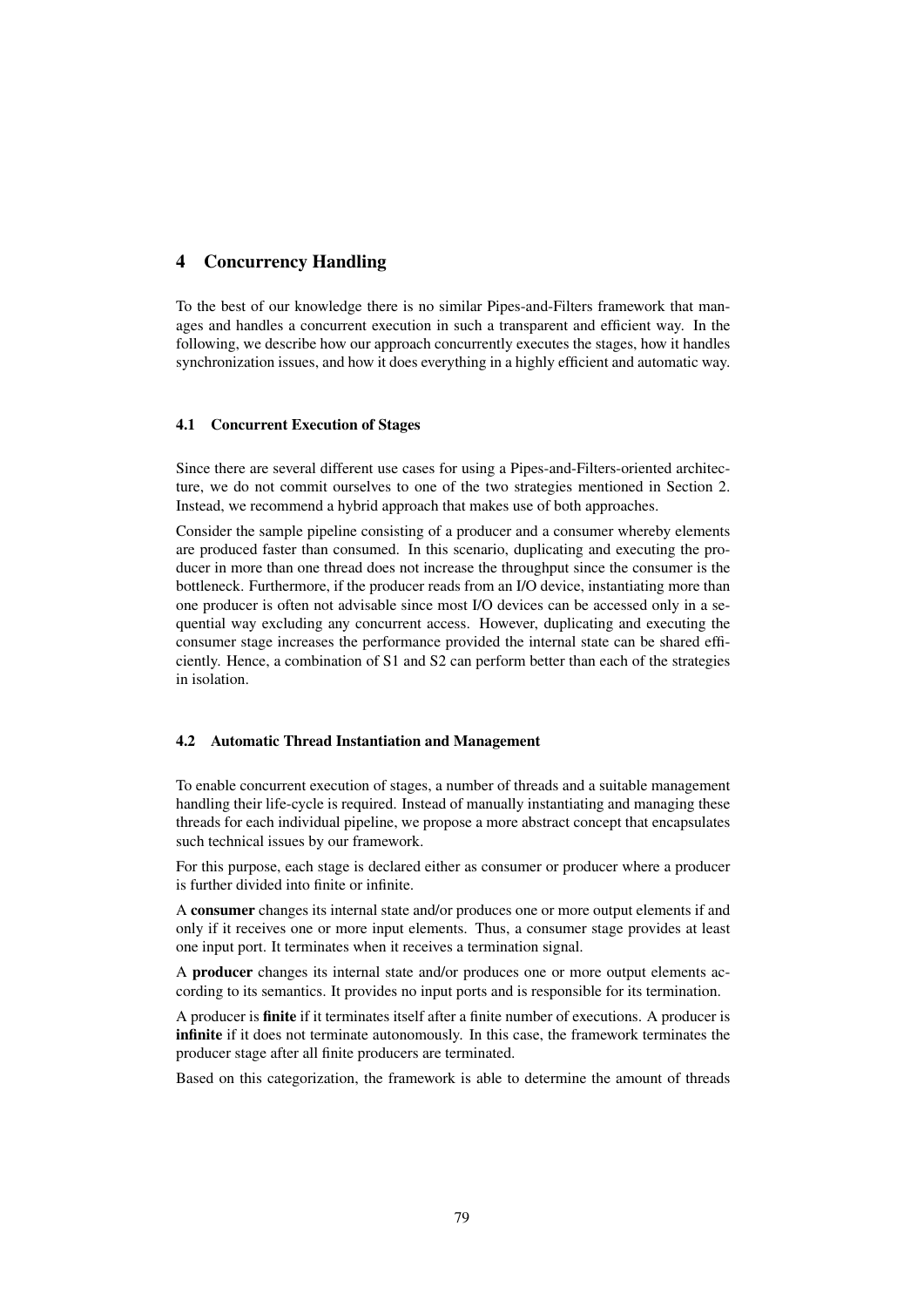necessary for the execution and the assignment of the stages to the threads. For instance, since a producer is independent of other stages, it can be executed concurrently. However, for the sake of fine-grained optimizations, it is also possible to manually assign stages to threads.

#### 4.3 Synchronization of Stages

#### 4.3.1 Synchronization by Pipe

In our framework, a pipe is responsible for the transmission of elements between two stages.

When connecting two stages within the same thread, the framework chooses an unsynchronized pipe implementation holding a single element. Once a stage sends an element, the corresponding pipe stores it and executes the receiver stage. The receiver stage finally pulls the element from the pipe.

When connecting two stages executed within two different threads, the framework chooses a pipe implementation consisting of a synchronized queue. Once a stage sends an element, the corresponding pipe adds it in a non-blocking fashion to the queue. The receiver stage can either use a busy-waiting or a blocking strategy in order to pull the element from the pipe.

The synchronized queue is a highly optimized implementation<sup>10</sup> for the single-producer/ single-consumer scenario. It is lock-free, cache-aware, and uses only a few well-placed load/load and store/store barriers for the synchronization. In particular, it does not make use of any types of the Java Concurrency API and of any volatile declaration. We have also tested a pipe implementation that bases on the work-stealing paradigm, however it performs significantly slower due to the heavy use of volatile fields.

#### 4.3.2 Synchronization by Shared State

We call a stage stateful if it contains attributes and uses them to compute its outputs. Otherwise we call a stage stateless. It is recommended to implement stages in a stateless way, as this avoids synchronization overhead and issues between stages. However, in the Kieker project we identified various scenarios relying on stateful stages.

For instance, consider an aggregation stage that outputs a result not until a particular number of executions. Before reaching such a threshold, this stage needs to memorize the result of the current and all previous executions.

Our framework does not yet help in synchronizing a shared state although we plan to abstract from particular scenarios (see Section 5). Currently, a developer must be aware of concurrency issues that could arise due to a shared state and has to ensure a proper synchronization.

<sup>10</sup>https://github.com/JCTools/JCTools/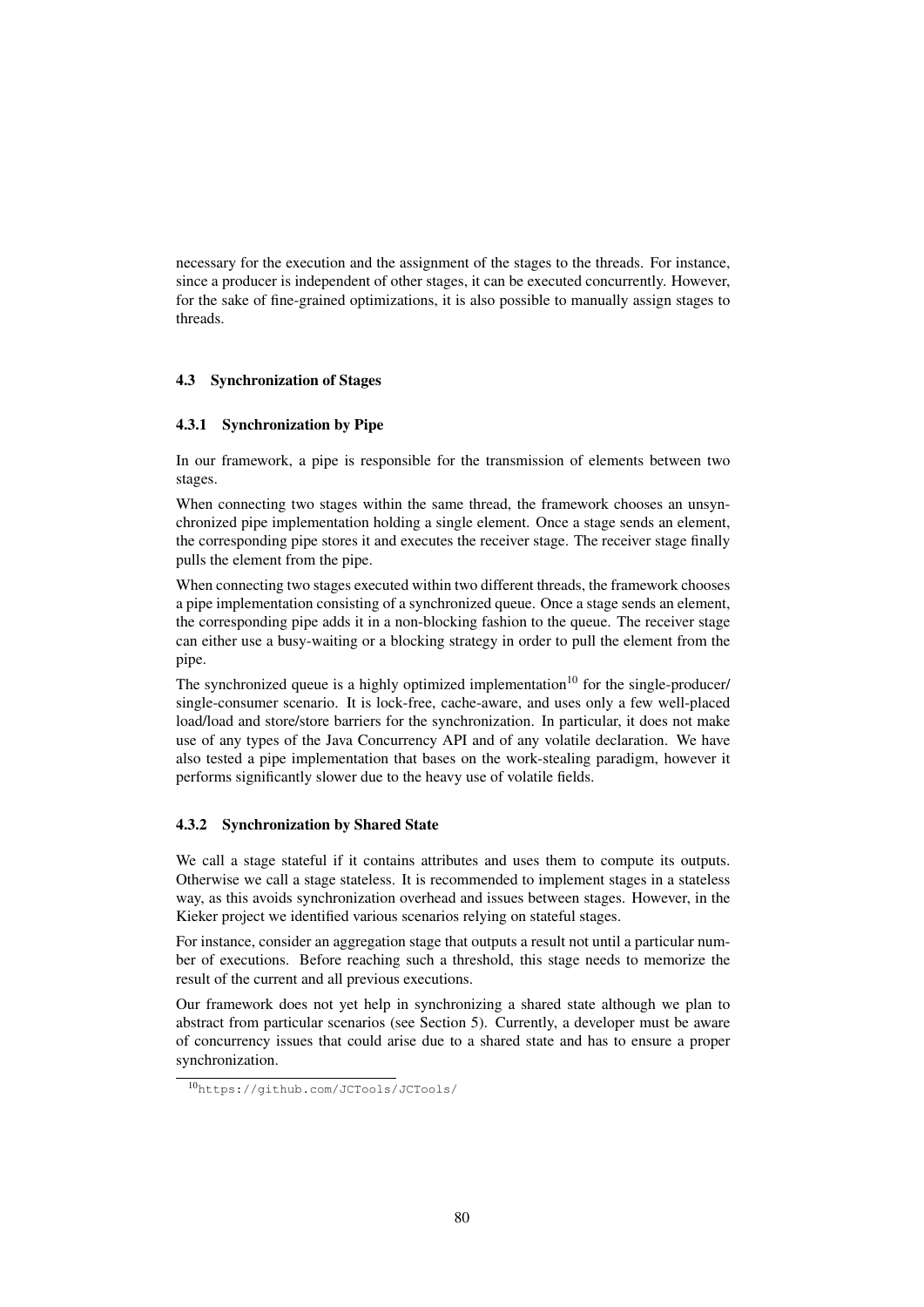# 5 Conclusions and Outlook

In this paper, we indicated the drawbacks of current Pipes-and-Filters frameworks and proposed a more flexible and concurrency-aware Pipes-and-Filters framework architecture. It focuses on a type-safe application programming interface that makes complex decisions for the programmer and abstracts from technical issues to avoid building an incorrect and inefficient pipeline. We also provide a fast Java-based reference implementation called TeeTime.

We constantly improve our framework by reducing the management overhead, by adding more functionality, and by simplifying the API. Our next step is to give the responsibility of choosing and instantiating a pipe completely to the framework. Afterwards, we plan to automatize the thread assignment as much as possible so that ideally the programmer only needs to describe the pipeline structure and to specify the number of processor cores to use. For this purpose, we follow the idea to utilize further stage information available at compile-time, such as the ratio of the input and output ports or the properties of a stage's state. Moreover, we work on an automatic exception handling by the framework and a way to save and load arbitrary pipeline configurations that were created at run-time.

## References

- [BL10] Christopher Brooks and Edward A. Lee. Ptolemy II Heterogeneous Concurrent Modeling and Design in Java, February 2010. Poster presented at the 2010 Berkeley EECS Annual Research Symposium (BEARS).
- [BMR<sup>+</sup>96] F. Buschmann, R. Meunier, H. Rohnert, P. Sommerlad, and M. Stal. *Pattern-Oriented Software Architecture: A System of Patterns*. John Wiley & Sons, 1. edition, 1996.
- [FWBH13] Florian Fittkau, Jan Waller, Peer Christoph Brauer, and Wilhelm Hasselbring. Scalable and Live Trace Processing with Kieker Utilizing Cloud Computing. In *Proceedings of the Symposium on Software Performance: Joint Kieker/Palladio Days 2013*, volume 1083, pages 89–98. CEUR Workshop Proceedings, November 2013.
- [HBS73] Carl Hewitt, Peter Bishop, and Richard Steiger. A Universal Modular ACTOR Formalism for Artificial Intelligence. In *Proceedings of the 3rd International Joint Conference on Artificial Intelligence*, IJCAI'73, pages 235–245, San Francisco, CA, USA, 1973. Morgan Kaufmann Publishers Inc.
- [NATC09] A. Navarro, R. Asenjo, S. Tabik, and C. Cascaval. Analytical Modeling of Pipeline Parallelism. In *Proceedings of the 18th International Conference on Parallel Architectures and Compilation Techniques (PACT)*, pages 281–290, September 2009.
- [RvHM<sup>+</sup>08] Matthias Rohr, André van Hoorn, Jasminka Matevska, Nils Sommer, Lena Stoever, Simon Giesecke, and Wilhelm Hasselbring. Kieker: Continuous Monitoring and on demand Visualization of Java Software Behavior. In Claus Pahl, editor, *Proceedings of the IASTED International Conference on Software Engineering 2008 (SE'08)*, pages 80–85, Anaheim, CA, USA, Februar 2008. ACTA Press.
- [SLY<sup>+</sup>11] D. Sanchez, D. Lo, R.M. Yoo, J. Sugerman, and C. Kozyrakis. Dynamic Fine-Grain Scheduling of Pipeline Parallelism. In *Proceedings of the 20th International Con-*